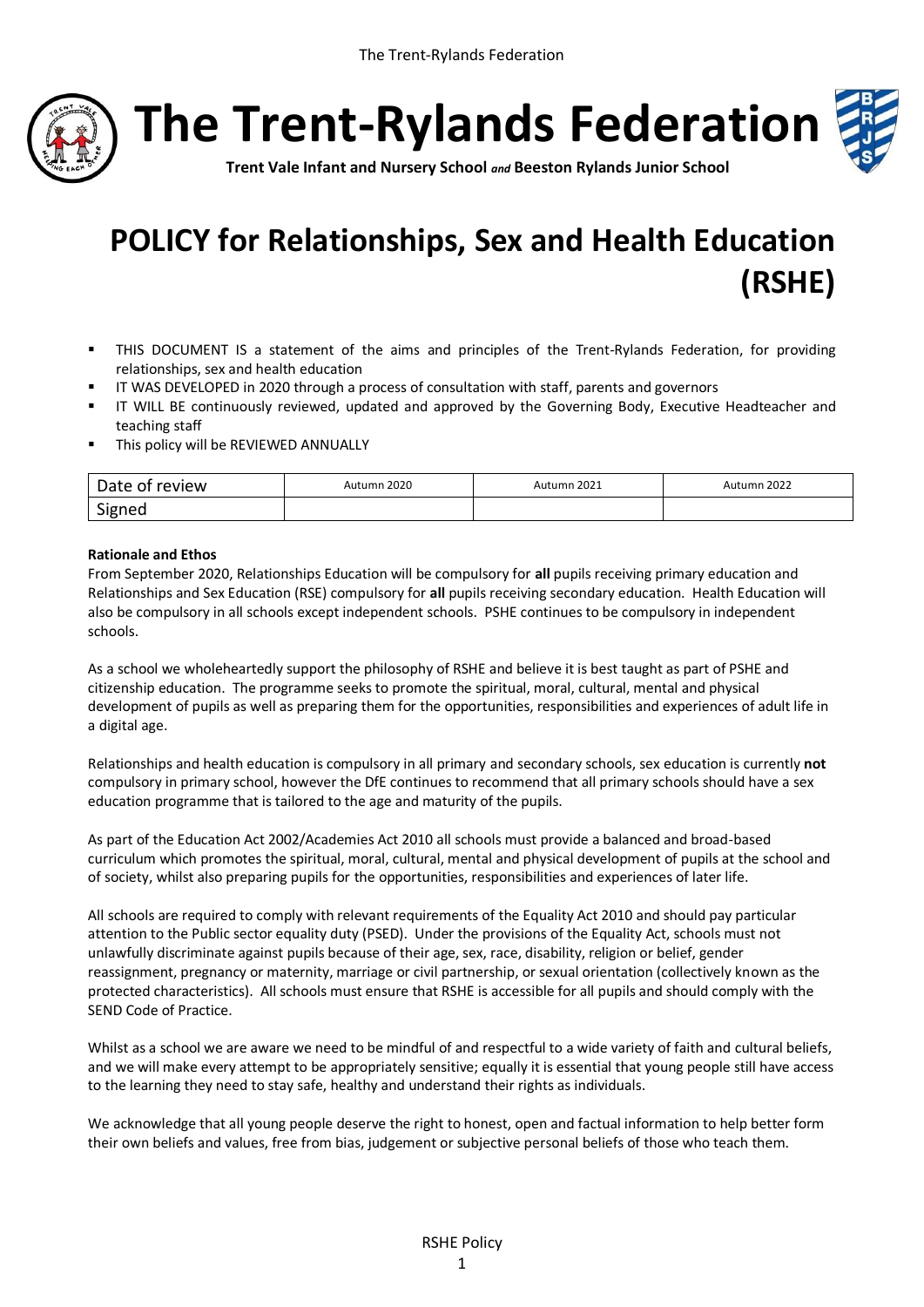# The Trent-Rylands Federation

#### **Policy development process**

This policy was formulated in consultation with the whole school community with input from;

- Members of staff through regular agenda items at staff meetings and consultation documents
- Governors discussions at governor's meetings
- Parents and carers parents will be encouraged to contribute by taking part in written consultations
- Children pupils contribute to the development of the policy through the school council, circle time discussions etc.

This will ensure that the RSHE curriculum continues to meet the needs of pupils, staff and parents and that it is in line with current DfE advice and guidance.

The Policy is available

- On the school website
- From the school office

## **Parental rights to withdraw**

We are committed to ensuring that the education provided to pupils in relationships education / RSE is appropriate to the age of pupils and compliant with the requirements of the Equality Act 2010.

We recognise, in accordance with statutory guidance, that parents have the right to request for their child to be withdrawn from some or all of the sex education delivered as part of the statutory RSE (other than sex education in the National Curriculum as part of Science), but not from relationships education. at primary. Parents wishing to exercise this right must do so in writing to the Executive Headteacher; we will make reasonable adjustments and provide suitable work for their child(ren) at this time.

#### **Roles and responsibilities**

**The Head teacher** – has overall responsibility for the policy and its implementation and liaising with the governing body, parents/carers, LA and outside agencies and in identifying a lead teacher who will work closely with colleagues in related curriculum areas in order to complement and not duplicate content.

**The Lead teacher** will take responsibility for;

- Policy development and review involving pupils, staff, governors, parents/carers and relevant partners
- Implementing the policy and monitoring and assessing its effectiveness in practice
- Ensuring evaluation takes place and that this informs policy review
- Assessing and coordinating training and support for staff and parents/carers where appropriate including raising awareness of prejudice and unconscious bias
- Manage all aspects of the RSHE programme developing curriculum materials where appropriate
- Liaise with external agencies to deliver specific elements of the programme
- Monitor and quality assure the programme to ensure continuity and progression within the spiral curriculum
- To ensure that this subject is fully represented at appropriate curriculum and pastoral meetings

#### **Aims and objectives**

The aim of RSHE is to help children build healthy friendships and positive relationships in an age appropriate way. The overall objectives of the RSHE curriculum are concerned about raising awareness of attitudes and values, developing personal and social skills and promoting knowledge and understanding. RSHE covers more than biological facts and information. It endeavours to help children develop self-esteem, self-responsibility as well as the acquisition of understanding and attitudes which prepare children to develop caring, stable, healthy relationships. Appreciation of the value of self-respect, dignity, marriage, civil partnership and parental duty should be encouraged in all pupils together with the sensitivity to the needs of others, loyalty and acceptance of responsibility.

RSHE will look at all aspects of diversity and equality in an inclusive and non-judgemental way ensuring opportunities to challenge all forms of discrimination including unconscious bias.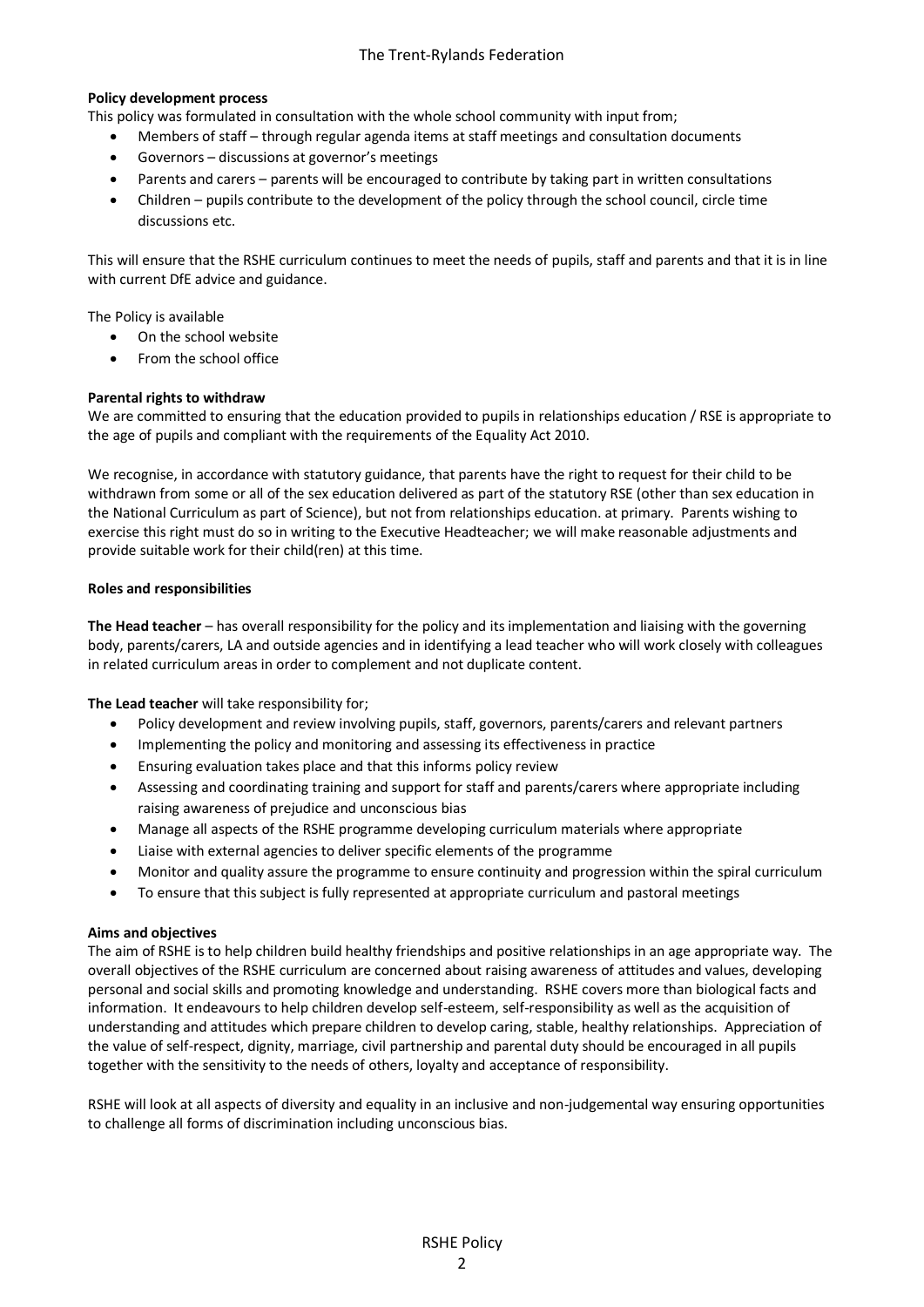# **Staff training**

RSE can be a sensitive issue and teachers may welcome support and training. Provision will be made available for teaching staff to clarify legislation, curriculum requirements and to consider appropriate teaching approaches and materials. Teachers should also be supported to develop their understanding of sensitive issues including unconscious bias. The school will support the use of visitors from outside, such as health professionals, police and voluntary sector, and other organisations to provide support and training to staff teaching RSHE.

# **Curriculum design**

## **The RSHE curriculum will be taught through;**

- Curriculum days
- PSHE/ RSHE lessons
- External providers
- Topics
- Links to other curriculum areas PE, Citizenship, Science, Religious Education etc

## **The programme will be delivered to all students by;**

- Dedicated selected staff supported by a variety of professionals, including where appropriate, the school nurse, police etc, with expertise in specific topic areas.
- The RSHE curriculum is organised in a spiral curriculum which develops themes/topics, taking into account the age and maturation of the children. This means that topics are revisited in greater detail as students get older
- Lessons are delivered to mixed-ability teaching groups
- A variety of teaching and learning styles will be used to ensure effectiveness and differentiation.
- Parents have the right to request withdrawal from all or part of the sex education element, but not from the biological aspects of human growth and reproduction that is part of the National Curriculum science.
- The teacher will discuss and establish 'ground rules' at the beginning of every lesson which will enable everybody to discuss openly and honestly without fear and embarrassment or judgement
- All teachers will endeavour to create a supportive environment for all pupils
- Local data will be used to inform priorities for the school's RSHE programme such as schools health profile
- Across all key stages, students will be supported with developing the following skills;
	- o Communication speaking and listening, including how to manage changing friendships, relationships and emotions
	- o Recognising and assessing potential risks
	- o Assertiveness
	- o Seeking help and support when required
	- o Informed decision making
	- o Self-respect and empathy for others
	- o Recognising and maximising a healthy lifestyle
	- o Managing conflict
	- o Discussion and group work
	- o Unconscious/conscious bias
	- o Critical Thinking skills

#### **Content - Primary**

Through an effective and creative curriculum and by the end of primary school, pupils should know about;

- Families and people who care for them.
- Caring friendships
- Respectful relationships
- Online relationships
- Being safe